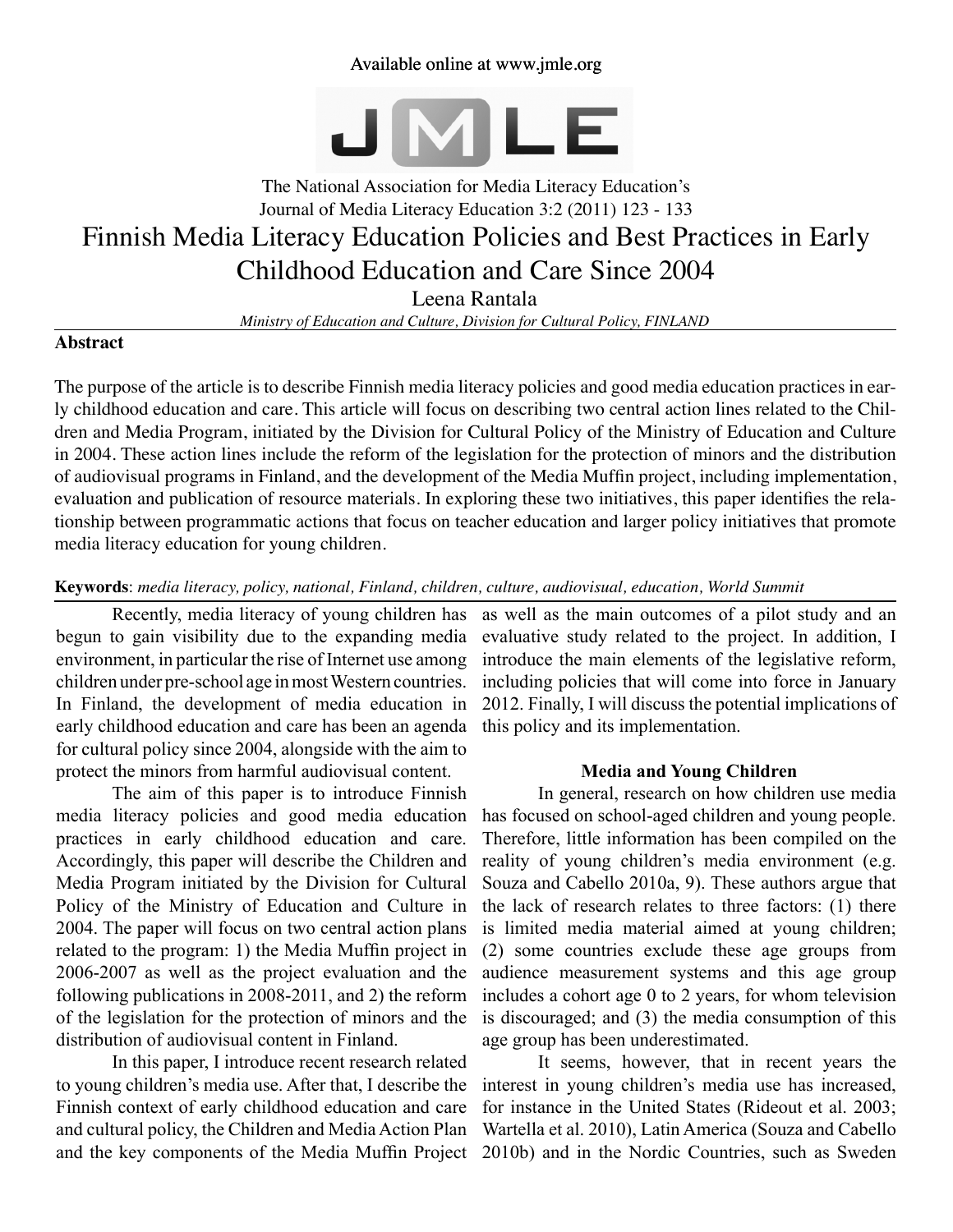(Småungar & Medier 2010) and Finland (Kotilainen 2011). Research on young children's Internet use has also been developed, for example, in Sweden (Findahl 2010). Additionally, examples of media education materials targeted to very young children can be found such as the Hector's world website in New Zealand ([www.hectorsworld.com\)](http://www.hectorsworld.com).

It seems obvious that the current media environment of young children is diverse as Internet use among them is increasing. Research from the EU Kids Online project (Livingstone et al. 2011) shows that on average, children are nine when they first go online, and this age of first Internet use is dropping across Europe. The average age is seven in Denmark and Sweden, and eight in several other Northern countries (Norway, Finland, the Netherlands and the UK) as well as in Estonia. Thus, the EU Kids Online research suggests that online safety measures should be targeted to younger children (Ibid.). Regarding Finnish children's media environment, media use begins at a very early age. One-year-olds are already daily in contact with television. Books and TV are the most popular media among 5-6-year-olds. A majority of 7-8-year-olds use a wide range of media including the Internet, mobile phones and digital games (Kotilainen 2011). One study, entitled, Children's Media Barometer (2010) concludes that this has implications for media education, as there is a need to enhance the supply of information as well as provide more opportunities for self-expression and participation with age-appropriate media for children. In addition, children need opportunities to have adult support and increased awareness concerning their media use and various activities with media culture.

## **The Finnish Governmental Context for Media Education in Early Childhood**

Media literacy is a subject that relates to a variety of policy sectors in the government in Finland, such as education, communications, cultural and social policies. This paper focuses on media education in early childhood education and care as well as the Children and Media Action Plan initiated by the Division for Cultural Policy of the Ministry of Education and Culture. Currently, early childhood education and care (ECEC) in Finland is located within the domain of social services. However, according to the Government Program of the Cabinet of Prime Minister Katainen (dated in 17 June 2011), responsibility for the daycare system will be transmitted from the Ministry of

Social Affairs and Health to the Ministry of Education and Culture. The Ministry of Education and Culture is already responsible for pre-primary education as well as the provision of morning and afternoon activities for schoolchildren. A government resolution concerning the national policy definition on early childhood education and care was given in Finland in 2002. The National Institute for Health and Welfare gave the National Curriculum Guidelines on Early Childhood Education and Care in 2003. The Finnish National Board of Education defined the core curriculum for pre-primary education in 2000, and the latest update was made in 2010.

ECEC is a service for children from one to 6 years old and their families. Children permanently living in the country have a right to participate in voluntary pre-primary education during the year preceding compulsory schooling. A Finnish child usually starts school at the age of seven. Pre-primary education and schooling are free. In practice, pre-school education for six-year-olds has been implemented as a mixed model, in which the local authorities may decide whether to provide pre-school education within the day-care or school system. Children attending preschool education have a subjective right to day-care as a complement to pre-school education (Heinämäki 2008). The underlying core principle in pre-primary education is to guarantee basic educational security for all, irrespective of their place of residence, language and economic standing. As a whole, the system of ECEC can be described with the concept of EduCare. This concept relates to the ECEC model of a Nordic welfare state, where care, education and instruction are combined to form an integrated whole and where play is a central tool of pedagogical activities (Heinämäki 2008).

The Ministry of Education and Culture is responsible for cultural policy in Finland. The general objectives of cultural policy relate to creativity, cultural diversity and equity. The aim is to realize cultural rights and ensure access to art and cultural services for all residents in Finland. Media education is acknowledged in a strategy for cultural policy as follows: "art and cultural heritage education, the system of art education and increasingly also media education reinforce the underpinning of culture" and the desired state of affairs in 2020 is that "art, cultural heritage and media education has a more visible place in society" (Strategy for Cultural Policy 2009).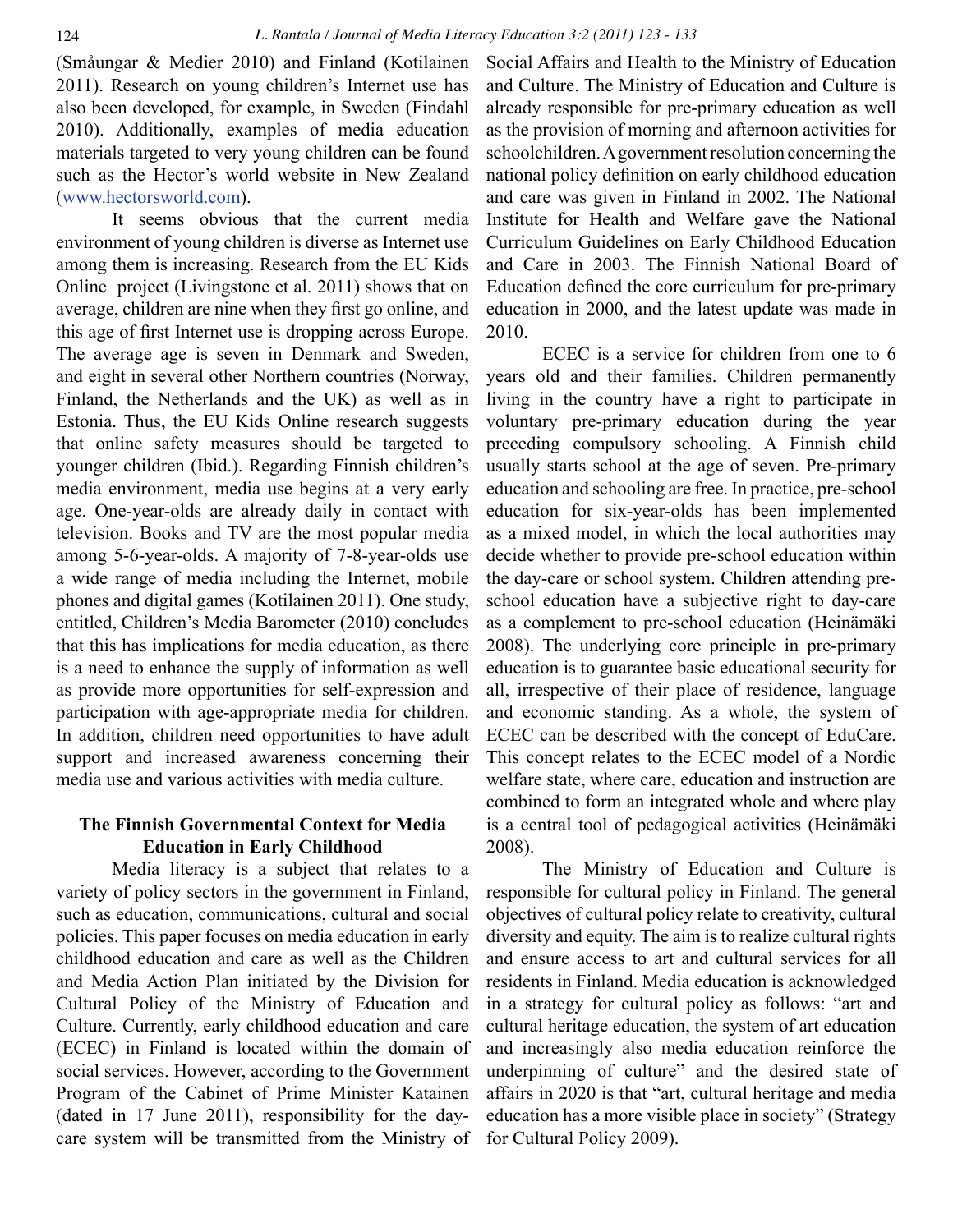In practice, with respect to cultural policy, media education relates in particular to audiovisual policy and children's culture. Audiovisual policy involves, for instance, measures to promote digital film, television and audiovisual culture. Children's culture means efforts to promote art and cultural services targeted to children as well as children's own creations. That includes promoting children's culture in libraries, media literacy and film education.

#### **The Children and Media Program**

The roots of media education in Finland go back to the 1950s. The goal of the audiovisual education of that time was the critical understanding of cinema and making best use of the role of film as an educational tool. In the 1970s, Finland was a pioneering country in media education when the curriculum for mass communication education, which had been developed in the country, was spread globally by the UNESCO. After the 1980s the media culture re¬search perspective entered media education. In the 1990s, media education turned to communication education, including the dimensions of expression and doing. According to researchers, the beginning of the 2000s is a more fragmented era in Finnish media education. However, digital games, the opportunities of net-based technology and social media and the various combinations of media could be the main subjects describing the current situation (Kupiainen, Sintonen, Suoranta 2008; see also Finnish Media Education Policies 2009).

In general, the media education initiatives in Finland have mainly targeted school-age children and young people. This lack of young children as target groups in media education was a key starting point of the Children and Media Program initiated by the Division for Cultural Policy in the Ministry of Education and Culture in 2004. The original name for the program was Media Violence. Children and Media (Mediaväkivalta. Lapset ja media 2004). This action plan related to the 2003 Government Program of the first Cabinet of Prime Minister Vanhanen, which proposed measures aiming to protect minors from entertainment based on violence. Accordingly, in 2003 the Ministry of Education and Culture initiated preparations for the Children and Media program in order to chart the different aspects and required development areas in children's media environment. A number of stakeholders were con¬sulted in this preparation stage<sup>1</sup>.

A main principle of the program was to take into account the changing media environment and patterns of media usage by children. The idea was to maximize safety in this new situation. However, it was realized that with the ongoing technological development, the distribution channels for media content will be diverse and therefore it would be impossible to protect minors only by controlling the distribution of content by the measures of authorities. Therefore it was emphasized that in the future there would be a need to develop more intense national and international co-operation in order to protect the children together with the governments, media industries and parents.

The Children and Media Program was published in 2004. The program identified nine separate areas from which operational con $\neg$ clusions were drawn: (1) legislation related to audiovisual programs that violate criminal law, (2) legislation related to protecting minors from harmful audiovisual content, (3) research and distribution of information, (4) new aspects of media education, (5) the responsibilities of media industry, (6) filtering systems usage, (7) production of quality content for children, (8) digital inclusion and (9) supporting parents and family. These areas are described more detailed in Appendix A. Overall, the Children and Media Program includes a wide range of actions. In what follows, I will introduce two important operational efforts implementing the action plan, the Media Muffin Project and the legislation reform. In practice, quite many of the ideas suggested in the Children and Media Program have been and will be realized in these two operational efforts.

<sup>1</sup> The stakeholders mentioned in the action plan are: the Ministry of Education and Culture, the Ministry of Justice, the Ministry of the Interior, the Ministry of Transport and Communications, the Ministry of Social Affairs and Health, the Finnish Board of Film Classification, the National Bureau of Investigation, the Finnish Customs, the Finnish Communication Regulatory Authority, Consumer Agency, the National Board of Education and the National Institute for Health and Welfare. In addition to a variety of authorities, civic organizations in the field of child welfare and media education as well as media industries, the Finnish Film Foundation, universities and other research organizations and local schools and libraries were involved in the preparation of the program.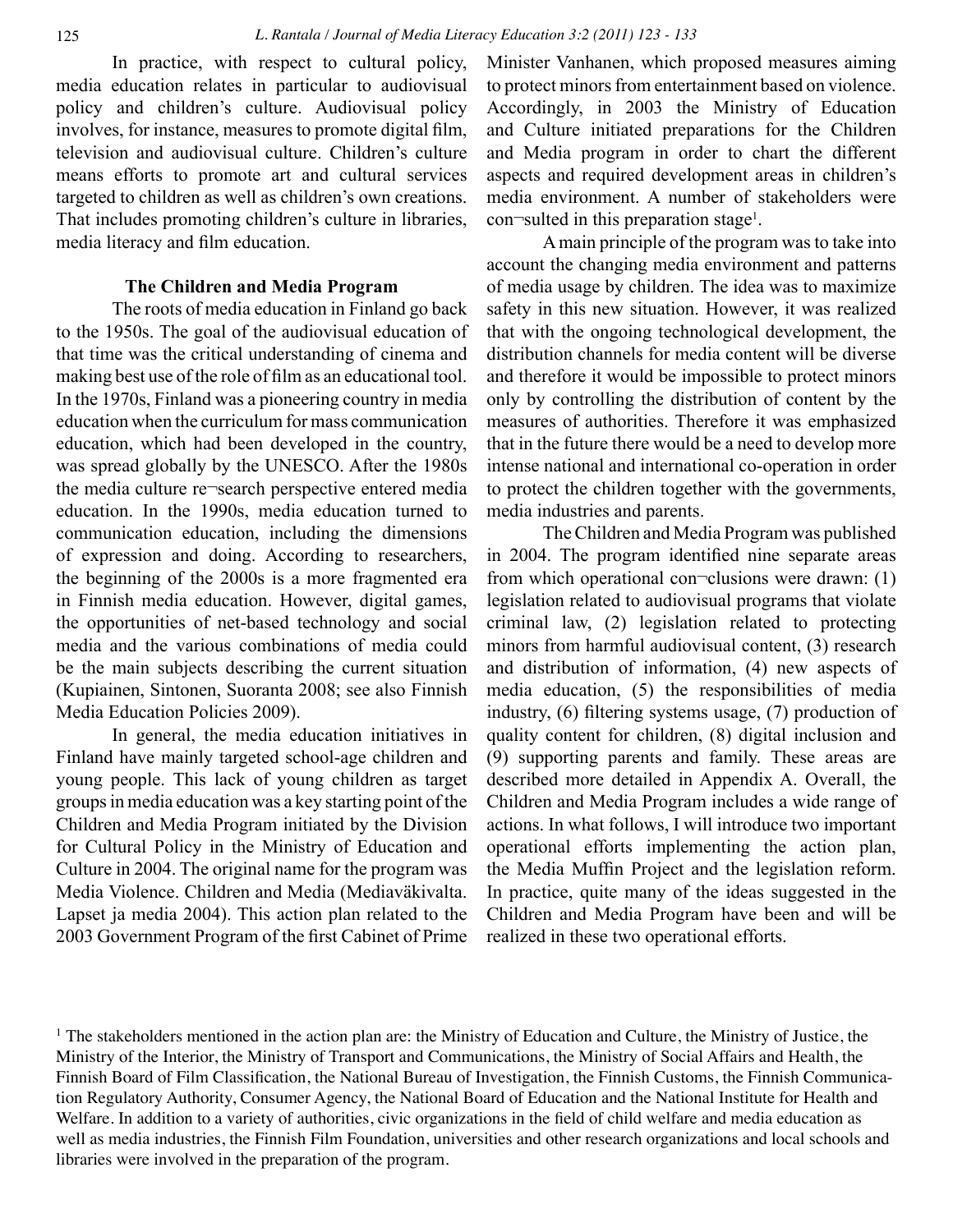### **The Media Muffin Project**

An innovative initiative was launched in the beginning of the year 2006 with the goal of improving the media literacy of young children (eight years old and younger), and to support professional educators and parents in media education. The project aimed to improve the media education awareness in early childhood education and care, the first grades of primary school. and in the morning and afternoon activities for schoolchildren. The project also aimed to inform parents about young children's media education. In addition, the Media Muffin project attempted to support the consolidation of the position of media education in Finland by promoting the integration of media education into the documents governing early childhood education and care and morning and afternoon activities. Below I describe the implementation of the program and then report on its evaluation.

#### *Program Characteristics and Implementation*

The starting point of the Media Muffin project was that media education refers to learning and growing up with media. Media education consists of everyday activities in day care, schools, and morning and afternoon activities, and its goal is to develop young children's ability to deal with the different messages in media and to participate in media culture. The project emphasized that there is no minimum age for starting to learn media literacy, and that the task of the educator is to get familiar with the child's media environment and to offer safe experiences with media.

The project was carried out by three civic organizations: the Centre for School Clubs, the School Cinema Association, and Media Education Centre Metka. They all receive a portion of their annual funding from the Ministry of Education and Culture. In addition to these participants, the project was supported by major media education and teaching organizations in Finland, such as the University of Tampere. The Ministry of Education and Culture was responsible for the funding of the project. The total funding during the years 2005- 2007 was approximately 1,150, 000 Euros.

The project organized training and produced media education materials. In the nation-wide training sessions, teachers and other educators were trained to learn the basic concepts and working methods of media education and the basics of safe media use. Approximately 95 training sessions were organized and a total of 2,800 professionals were involved in the training. Materials targeted to professional educators were sent

to day-care centers, primary schools, and those responsible for children's morning and afternoon activities. Approximately 9,000 material packages were distributed in year 2006. The materials included pedagogical support to professional educators, Internet resources to support media education at home, and resources for media professionals. Three kinds of printed materials were produced: the exercise book, the media educator's handbook, and film education materials.

The exercise book *Muffe and the Lost Key* included activities that could be implemented by using basic equipment in kindergartens, clubs, and schools. The book was built around a story in which two friends, Milla and Muffe, have an adventure that introduces them to various media tools and media phenomena such as the child as a media consumer, media as a story-teller, emotions and feelings, the different messages of media, and the child as a participant in media culture. An audio CD that included new media-related songs and sonic atmospheres was related to the book. An important area of media education in the book was the world of images in early childhood. It was noted that interpretation and critical analysis of images is a useful exercise even for young children. The material suggested that analysis of the pictures could be implemented by using the picture as an inspiration for writing, and that these stories and pictures could be published, for instance, at a parents´ meeting. Through these productions media education could be discussed with parents.

The media educator's handbook *Media Fun!*  looked at media education and its concepts from children's points of view. It aimed to improve the media literacy of children, professional educators, and parents through theory and applied exercises that include, for instance, optical toys to illustrate moving images. The book emphasized the joy of collective experience and the importance of creating things oneself. An important starting point of the handbook was that media literacy is practiced not only through analysis, but also through production. The book dealt with themes including stories and films, gaming, mobile phones, safe use of media, and media parenthood. In addition to the handbook, this material contained a documentary film illustrating how small children's media education can be implemented in every day educational work.

The film education material *See, Feel, and Experience!* guided the educator in creating a safe film experience at a movie theatre, and in processing the experience through various exercises. It emphasized that watching a film on a big screen could be a great experi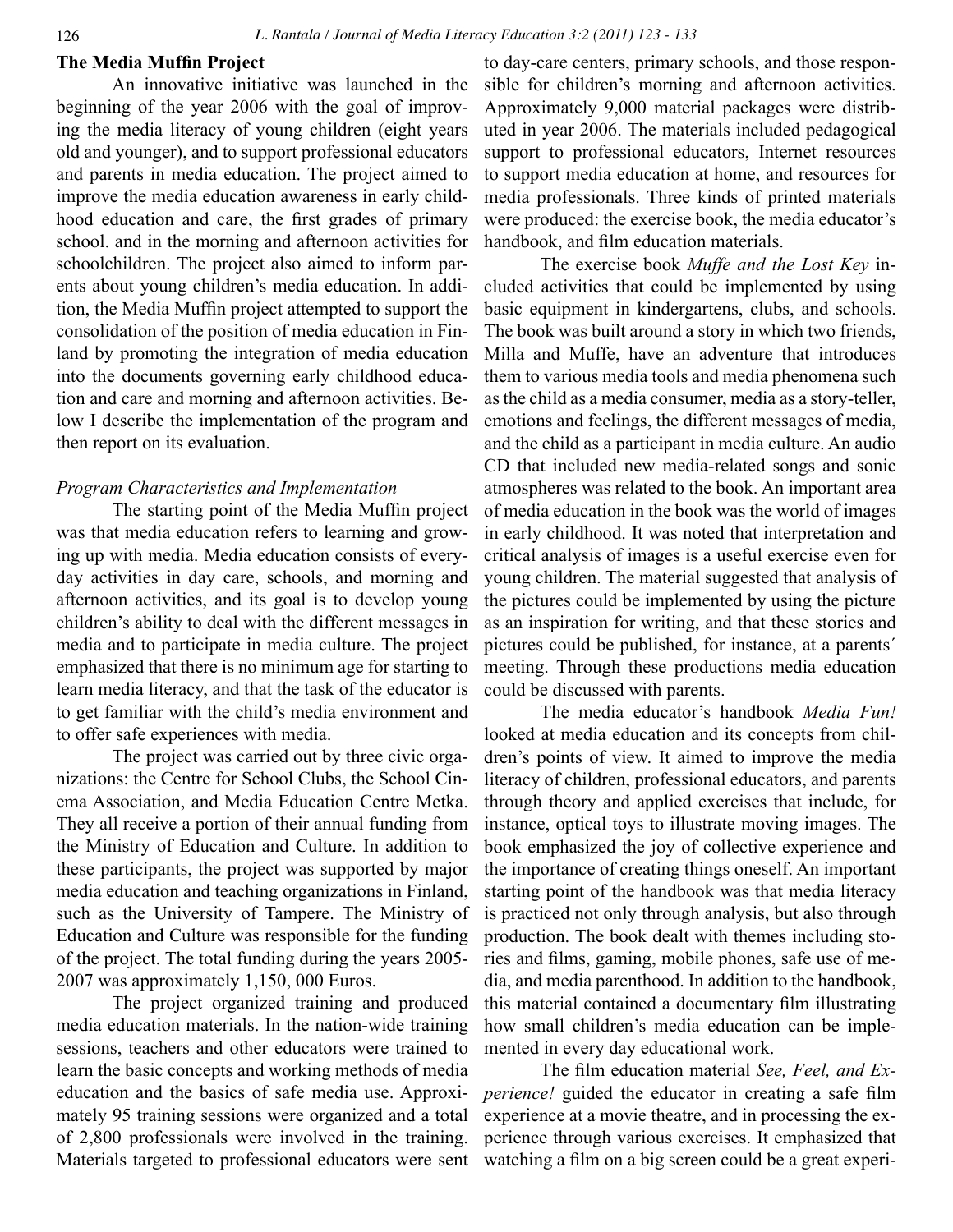ence and an important educational event, and preparation for it is important for the educator. When an educator raises themes that are important to the film through characters or plot, they also help the child to process their feelings safely in the company of an adult.

#### *Program Evaluation*

There were two studies related to the Media Muffin Project. The pilot study of the Media Muffin project was implemented by a research team from the University of Tampere in Finland in the spring of 2006. They tested the Media Muffin materials and training prior to implementation with 16 different groups of professional educators and children in two different cities. This pilot study used multiple methods, such as content analysis of the material packages, interviews with the professional educators and children, and participant observations with the pilot groups (Kupiainen et al. 2006). The main finding was that the materials and the training increased the overall awareness related to media education among the adult participants. They began to think about children's safe and non-safe media use, and learned that media can also be a resource for education, not only a threat to children's growth. The awareness of a need to develop media education as a well-planned educational activity in day-care centers increased. The adults also became inspired by media education. In addition to these very positive results, it was noted that in order to achieve a more sustainable position for media education in early childhood education and care, more supportive structures would be needed, such as pedagogical material and networks (Ibid.).

The second study was an evaluation of the results of the first year of the project carried out by researcher Annikka Suoninen from the University of Jyväskylä. The goal of the study was to find out how the Media Muffin materials had been implemented in early childhood education and care and in pre-schools, and at the same time to get information about the general situation of and attitudes related to media education in the field. There were 327 respondents in the survey (Suoninen 2008). According to the results, 70% of the respondents had at least heard about the Media Muffin project. 46% said that they had familiarized themselves with the material, and 39% remembered that the material package had been received in their work unit. 21% of the respondents had used some of the material. All the percentages were higher in pre-schools than in daycare centers. All the respondents who had familiarized

themselves with the materials were very pleased with them. 80 of those respondents thought that using the materials had promoted the implementation of media education in their work unit.

Regarding the general situation and attitudes related to media education in early childhood education and care, most respondents thought that home is the most important place for media education. Pre-school was considered more important for media education than day-care centers in general. The most important reason to implement media education was the idea that adults have to discuss such subjects related to media by which children are bothered. According to the results, the most important themes in media education in early childhood education and care were fact and fiction, frightening content and media violence. Only 22% of the respondents said that media education was a subject that had been discussed when planning the early childhood education and care on a municipal level. Lack of tools, materials, and training were considered the most central obstacles for implementing media education (Suoninen 2008).

The Media Muffin project ended in 2007. In line with the goals of the Media Muffin project, a national guideline for media education in early childhood and care was published in 2008. Additionally, a guide describing the media education themes for pre-school and pre-primary education was published in 2009. A publication called *Media Skills Learning Bath* that describes the development of media skills as a continuum from the first to the ninth and last grade of the elementary school was published in 2011. These publications were funded by the Ministry of Education and Culture and produced by the School Center Club together with a variety of stakeholders such as the Finnish National Board of Education.

### **The Reform of Legislation for Protecting Minors and Distributing Audiovisual Programs**

Another relevant plan of action in Finland that relates directly to the Children and Media Program and media education is the reform of the legislation for protecting minors and distributing audiovisual programs. This entails *the Government proposal to Parliament on the reform of the Act on the Classification of Audiovisual Programs and the Act on the Finnish Board of Film Classification*. The Government has approved the proposal and the new legislation will come into force in January 2012.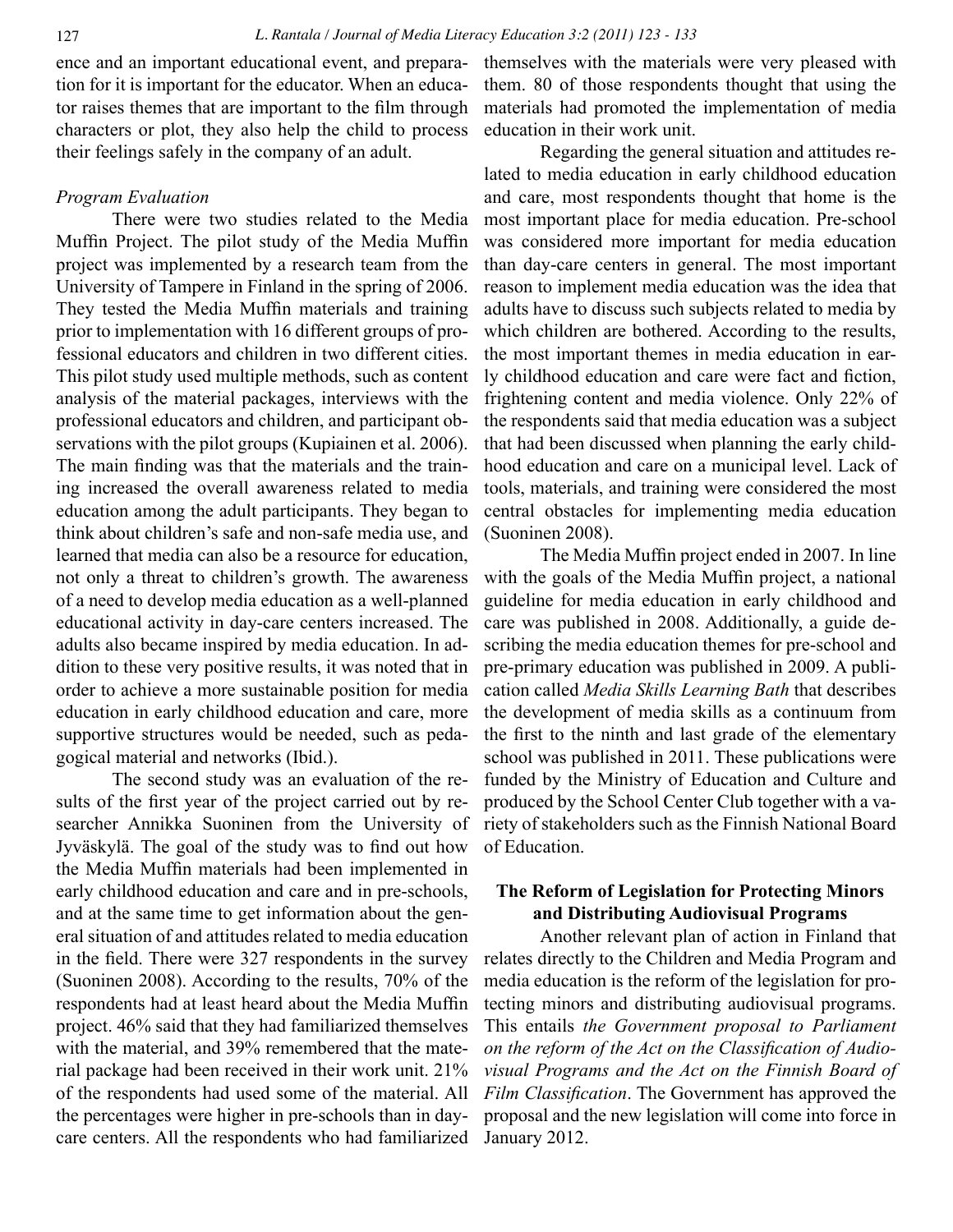Due to the reform, the Finnish Board of Film Classification will transform into the Finnish Centre for Media Education and Audiovisual Programs. The Centre will be the state authority that enforces the Act on Audiovisual Programs. A key task for the Centre will be to promote and co-ordinate media education nationwide together with other authorities and organizations on the sector. The Centre will also obtain certain tasks from the Finnish Communications Regulatory Authority related to the protection of minors in television broadcasting.

The purpose has been to reform the legislation because of the changes in children's media environment. The new system will focus on new kinds of actions that will promote a safe media environment for children such as media education, media literacy, raising the awareness of parents and other educators, and research related to children's media environment. The existing system of inspection and classification of audiovisual programs by the Finnish Board of Film Classification will come to an end. However, the classification of audiovisual programs will remain, and this task will be mainly transferred to the persons working in the service of audiovisual industry and the distributors. The Finnish Centre for Media Education and Audiovisual Programs will educate and control these so called classifiers of audiovisual programs.

Besides the tasks related to media education, distribution of information and promoting research, the Finnish Centre for Media Education and Audiovisual Programs will focus on supervising the market of audiovisual programs by following the distribution. The Centre, for instance, will receive public complaints relating to harmful content.

Consequently, in 2012 there will be a state authority with the task of promoting media education in Finland. Similar authorities already exist in other Nordic and EU countries, such as in Denmark, Sweden and the UK. The activities of the new Finnish authority are currently being planned. An evaluation of the effects of the legislative reform will be delivered to the Education and Culture Committee of the parliament of Finland in Spring 2014.

#### **Conclusion**

The Media Muffin Project focused particularly on developing new aspects of media education by opening space for media education in early childhood education and care, in primary education, and in morning and afternoon activities for schoolchildren. That could be said to be a pioneering work in Finland as earlier media education initiatives in the country have mainly focused on schools, school-aged children, and young people. The methods of the projects (training and producing materials) and the main content areas (safe media use, children's own media production, film education) seemed to be relevant to the target groups (childcare professionals, pre-school teachers, and young children).

The curriculum-like publications in 2008-2011, which could be seen as an extension to the Media Muffin project, have also had an important impact in that they have created structural support for media education in early childhood education and care, pre-school and schooling more widely. Besides this, an important milestone in Finland was a reform of the National Core Curriculum for Morning and Afternoon Activities for Schoolchildren defined by the Finnish National Board of Education in the beginning of 2011. Media literacy is now one subject in this curriculum alongside, for instance, arts and visual, musical, motional and linguistic expression.

Due to the legislative reform, in turn, there will be an authority responsible for media education and safe media environment for children in Finland. As a whole, this new authority will implement a variety of initiatives mentioned in the Children and Media Program. The authority will have duties, for example, related to distributing information for parents. That could include information about the parental control systems, and this could be implemented at least partly in co-operation with the media industry. The new center could also deal with the international co-operation related to the Safer Internet Programs in the EU. Consequently, the Finnish Centre for Media Education and Audiovisual Programs will be a co-operative body deeded with the field of media education in Finland. However, the results of this reform will be realized only in the future.

There are also a variety of other actions detailed in the Children and Media Program that have already been taken or are being continuously implemented in Finland, for instance, by NGOs with the funding from the Ministry of Education and Culture. These actions include a media education portal ([mediaeducation.fi](http://mediaeducation.fi)) provided by the Finnish Association on Media Education, and development projects in public libraries and a children's portal  $(Okarino.fi)^2$ . Additionally, other

<sup>2</sup> See more information on the projects in the publication called Finnish Media Education Policies (2009) or in the Children and Media Newsletter 1/2011 available at: [http://en.mediakasvatus.fi/ajankohtaista/uutiset/children-and-media-news](http://en.mediakasvatus.fi/ajankohtaista/uutiset/children-and-media-newsletter-12011)[letter-12011](http://en.mediakasvatus.fi/ajankohtaista/uutiset/children-and-media-newsletter-12011)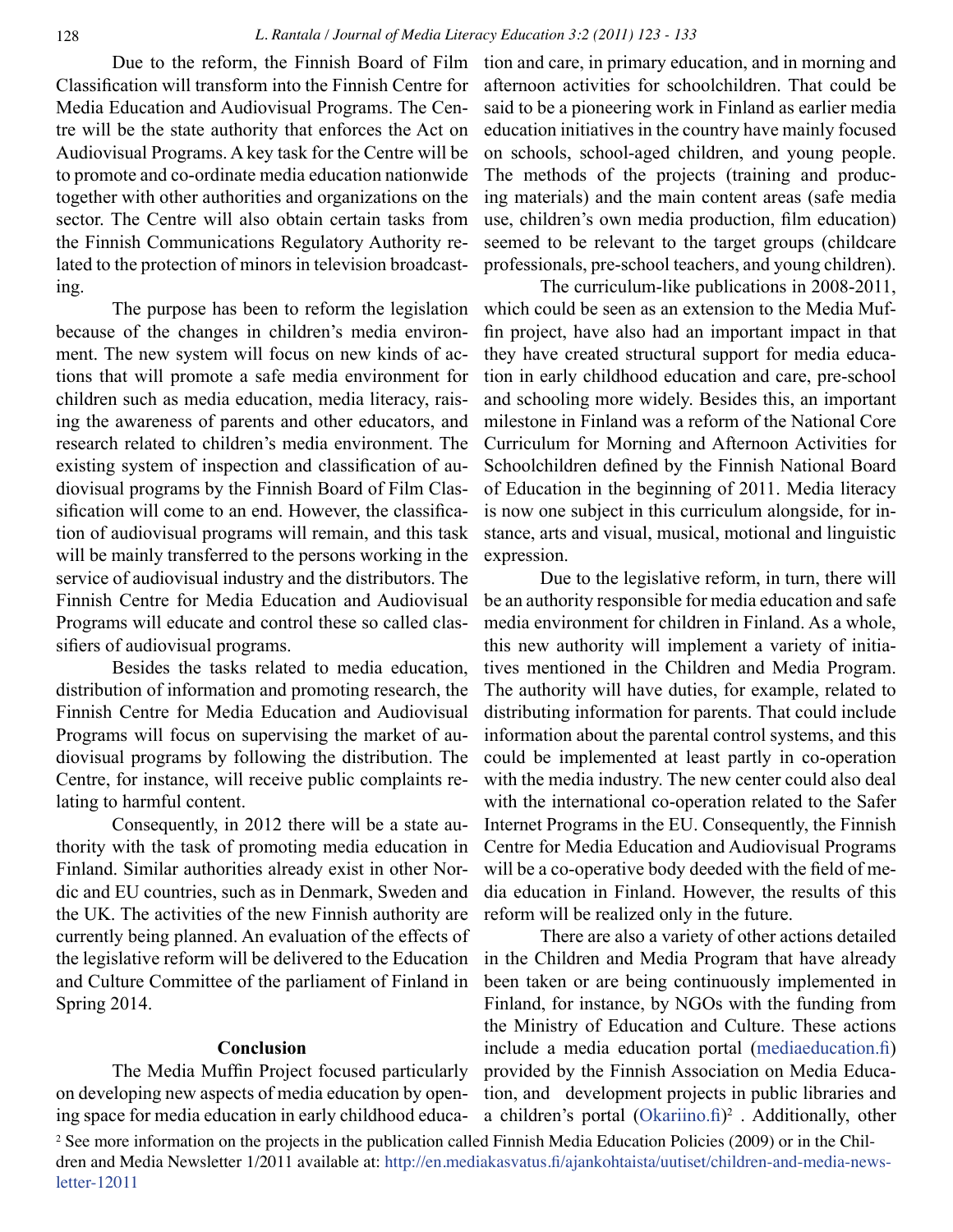governmental sectors have dealt with themes brought forward in the program. The Ministry of Transportation and Communications has, for instance, worked with the topic of digital inclusion. Thus, during the recent years, there have been a variety of stakeholders implementing the actions mentioned in the Children and Media Program.

In order to get current information regarding the situation of media education in early childhood education and care new surveys and research will be needed, not least because of the rapidly changing media environment of young children. The results of the Media Muffin project evaluation studies (Kupiainen et al. 2006; Suoninen 2008) suggest that it takes a lot more than a package of material and some training to embed media education in daily activities of day-care centers and primary schools as well as morning and afternoon activities for schoolchildren. Nevertheless, the effects of raising awareness of and inspiration for media education should not be underestimated.

Currently there is an evaluation going on that is related to a few projects, including in the Children and Media Program (i.e. media education portal, projects in public libraries, media education models in the Sami language and culture). According to the preliminary findings, co-operation between different project actors should be improved in the future. Besides, similar to day-care professionals, more support and maybe structural changes would be needed to get media education embedded in everyday work with public library professionals. I guess that we could also expect results related to the adequate funding of media literacy programs and sustained training for the actors. These appear to be general topics in discussions about media literacy policies alongside the needs for curriculum reforms that take media literacy into consideration (e.g. Yates 2004). What might we have learnt about this example of a policy program and its implementation? Most importantly, development projects can raise awareness and make space for new ideas, but in order to achieve more sustainable changes, more structural actions (legislative reform, curriculum changes) are needed. However, structural changes take time. It is about seven years now since the publishing of the Children and Media Program and it is not until now that media literacy is a subject in the national curriculum for morning and afternoon activities for schoolchildren. Therefore, the modest goal of the Finnish strategy for cultural policy (2009) to give media education a more visible place in

society in 2020 seems to be a wise strategy. One important reform in the future will be the reform of the National Core Curriculum for Basic Education that will take place in 2016.

Additionally, since media education is a policy theme that relates to a variety of sectors in Finland, it has been important to create co-operation with different governmental bodies in order to promote media education. In practice, the Children and Media Program has operated mostly in the field of education, youth and communications policies. It has been in media literacy's favor to promote media education particularly as a part of cultural policy. Cultural policy has a wide scope and therefore the policy has included non-formal learning contexts and community actions, such as morning and afternoon activities for schoolchildren, libraries, civic organizations and media industry (e.g. Camps 2009; Hobbs 2010). If media education had been promoted only strictly as a part of education policy, possibly it would have lead to a narrowed idea of media literacy as being only a subject taught in school.

More widely speaking, it has been said that the question of balancing between protection and participation characterizes media education policies in the Western countries (e.g. McGonagle 2011). The Children and Media Program is an example of that kind of policy as well. The prior governmental target has been to protect children from harmful media effects. At the same time, it has been emphasized that since it is in today's media environment impossible only to guard children, it is necessary to strengthen them as media literate actors too.

This kind of empowerment policy also relates to the so-called deregulatory context in which the promotion of media literacy has been said to come to the fore in Europe (e.g. McGonagle 2011, 13). In such a context, educational measures are presented as alternatives to regulation. However, the Finnish legislative reform has not been only de-regulative. Instead, the traditional core measures of protecting children from harmful media effects, such as the classification and labeling of audiovisual programs, has been standardized by the new act on audiovisual programs that will apply to all kind of audiovisual content distributed in Finland (e.g. films, television programs, video and computer games, and on-demand services). In addition, a whole new regulative context for media education that takes into account a wide-ranging idea of media literacy -- safety, communication, creativity and criticality -- has been con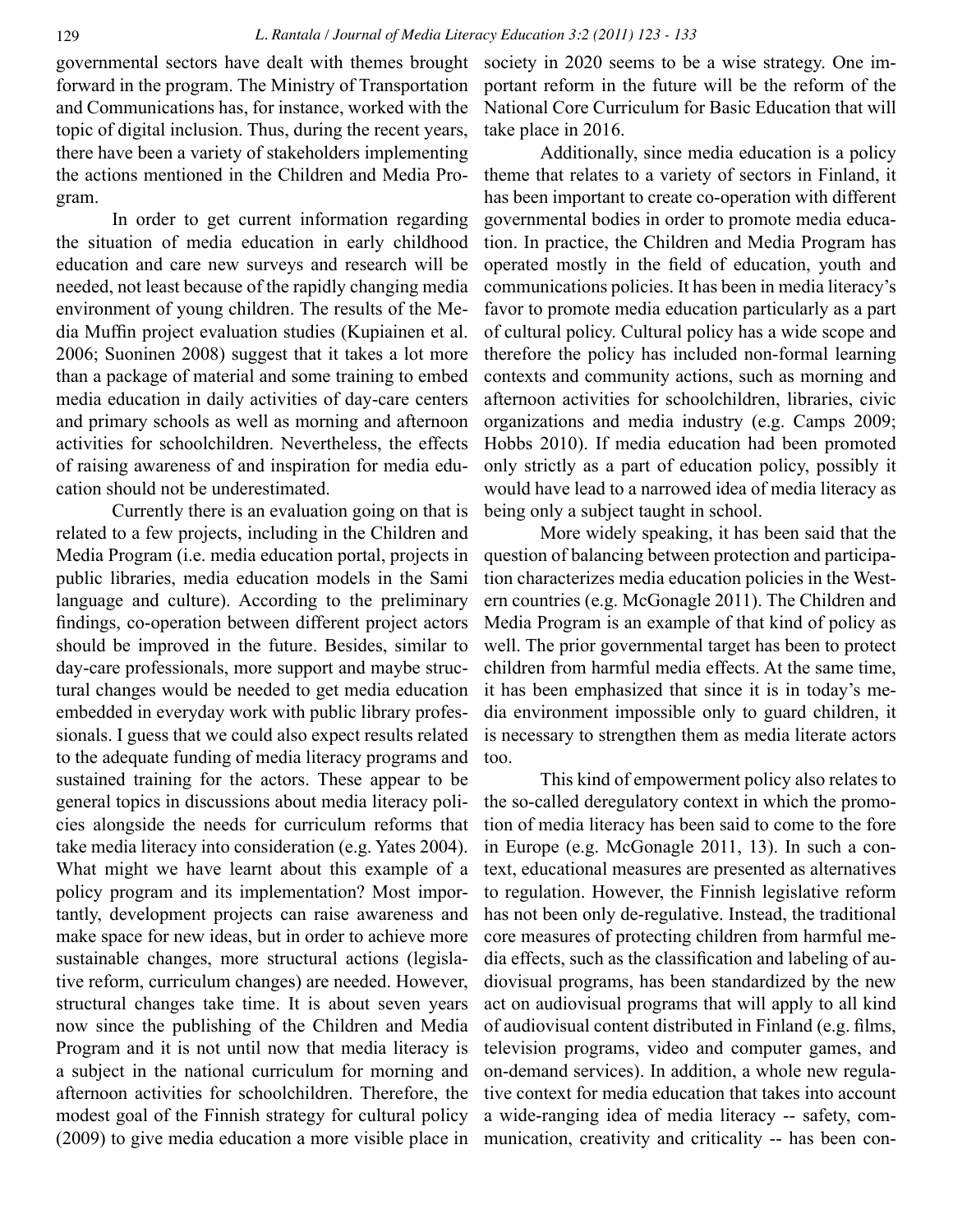structed. Thus, instead of presenting educational measures as alternatives to regulation, the Finnish reform has emphasized both regulation and education.

The regulatory emphases on media literacy have been criticized as shifting the onus for the prevention of harm from public institutions to the private sphere (McGonagle 2011). There are aspects in the Children and Media Program and in the legislation reform in Finland that clearly relate to these kinds of questions as well. The responsibilities of parents as main guardians of their children, for instance, have been emphasized in the reform, and therefore the distribution of information for parents has been a key task for the new media education authority. So again, the reform has emphasized both the responsibilities of the private sphere and the duties of the public institutions. Therefore, there has been a proper balance with the potentials and the limitations of media literacy in these media education policies.

There has been only a little research in young children's media environment so far. Therefore, it is quite natural that media education for young children has not yet widely been on the agenda of media literacy efforts, although children and young people more generally have been regular targets of these policies (e.g. McGonagle 2011). But I would guess that in the future, when the knowledge base of the expanding media environment of young children is strengthening, they will become a central target group in media literacy policies around the world.

I wish to end this article in a vision of a future of media literacy that I think fits in well with the mission of the World Summit on Media for Children and Youth. This is a vision by Jose Manuel Perez Tornero and Tapio Varis who writes (2010, 126-127) that

The challenge of the 21st century is putting communicators, teachers, scientists, authorities, the technology industry, the media and civil society together while understanding the global challenges of media literacy as part of a global education. This means attributing to media competence the enormous role that is has in a world of global communication and knowing how to take advantage of the potential that the ICTs have in order to improve our world. Yet none of this will happen if it is not accepted that this task must be directed by the values and practices of a new humanism that we must all regain and invent. Only this new humanism will lead us to peace.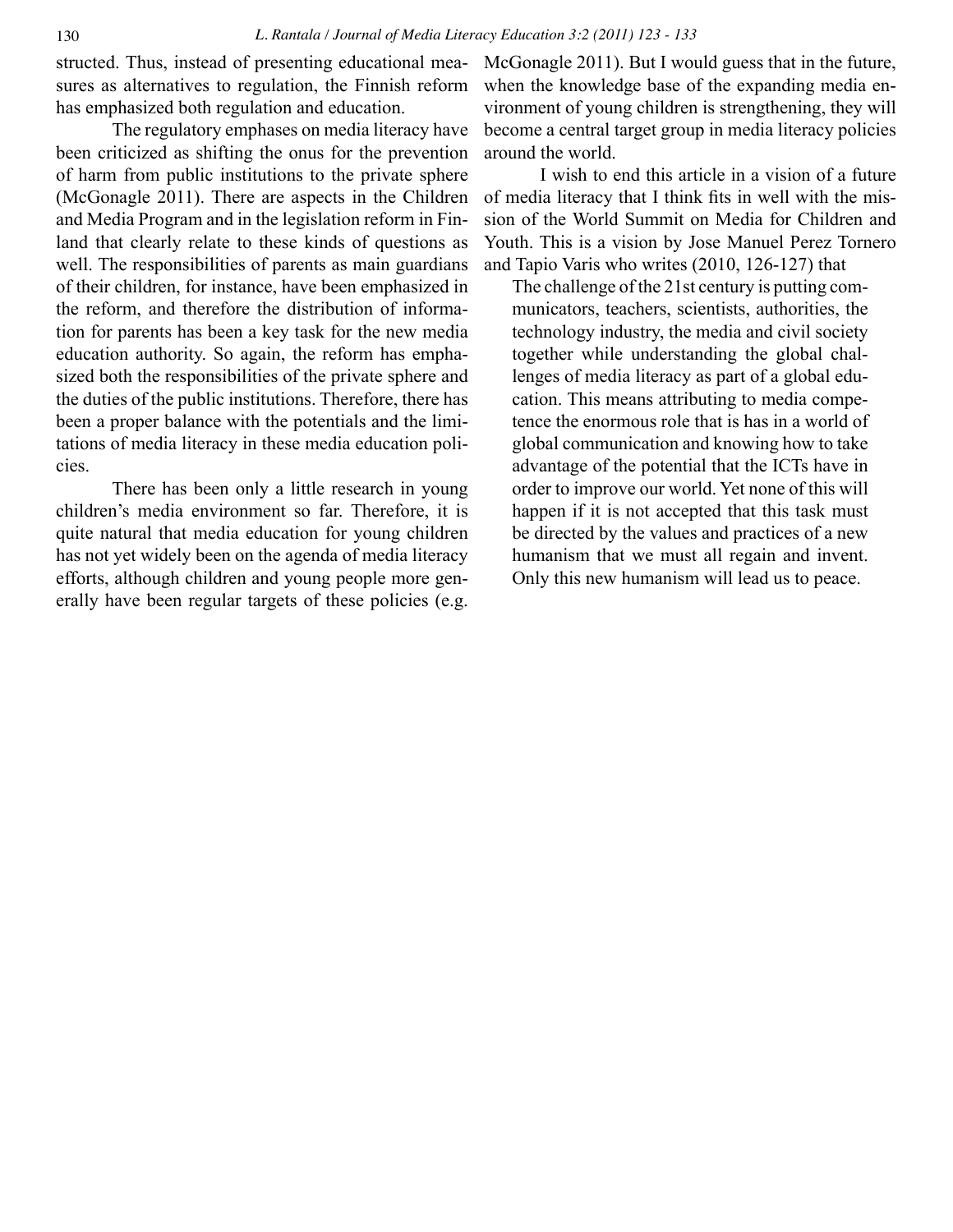#### **References**

- Camps, V. 2009. "Media Education Beyond School." In *Mapping Media Education Policies in the World. Visions Programmes and Challenges*, edited by D. Frau-Meigs and J. Torrent, 189-96. United Nations, Alliance of Civilizations, UNESCO, European Commission, Grupo Communicar.
- Findahl, O. 2010. "Preschoolers and the Internet in Sweden." In *The Emerging Media Toddlers*, edited by M. D. Souza and P. Cabello, 35-38. The International Clearinghouse on Children, Youth and Media. Nordicom. University of Gothenburg.
- Finnish Society on Media Education. 2009. Finnish Media Education Policies. Approaches in Culture and Education. [http://www.mediakasvatus.fi/files/](http://www.mediakasvatus.fi/files/u4/mediaeducationpolicies.pdf) [u4/mediaeducationpolicies.pdf.](http://www.mediakasvatus.fi/files/u4/mediaeducationpolicies.pdf)
- Heinämäki, L. 2008. *Early Childhood Education in Finland*. Liberales Institut. Occasional Paper 39.
- Hobbs, R. 2010. *Digital and Media Literacy. A Plan of Action.* A White Paper On the Digital and Media Literacy Recommendations of the Knight Commission on the Information Needs of Communities in a Democracy. The Aspen Institute. Communications and Society Program.
- Kotilainen, S., ed. 2011. *Lasten mediabarometri 2010: 0-8-vuotiainen lasten mediankäyttö Suomessa*. Mediakasvatusseuran julkaisuja 1/2011. An English Summary of the Original Finnish Report: [http://](http://en.mediakasvatus.fi/publications/ISBN978-952-99964-7-6.pdf) [en.mediakasvatus.fi/publications/ISBN978-952-](http://en.mediakasvatus.fi/publications/ISBN978-952-99964-7-6.pdf) [99964-7-6.pdf.](http://en.mediakasvatus.fi/publications/ISBN978-952-99964-7-6.pdf)
- Kupiainen, R., H. Niinistö, K. Pohjola, and S. Kotilainen. 2006. *Mediakasvatusta alle 8-vuotiaille. Keväällä 2006 toteutetun Mediamuffinssikokeilun arviointia*. Tampereen yliopisto, Journalismin tutkimusyksikkö. (In Finnish only)
- Kupiainen. R., S. Sintonen, and J. Suoranta. 2008. *Decades of Finnish Media Education*. Original text: Suomalaisen mediakasvatuksen vuosikymmenet. In Näkökulmia mediakasvatukseen, eds. H. Kynäslahti, R. Kupiainen and & M. Lehtonen, M, 3-27. Finnish Association on Media Education. http:// en.mediakasvatus.fi/publications/decadesoffinnishmediaeducation.pdf.
- Livingstone, S., L. Haddon, A. Görzig, and K. Olafsson. 2011. *Risks and Safety on the Internet: The Perspective of European Children*. Full Findings. LSE, London: EU Kids Online. [http://www2.lse.](http://www2.lse.ac.uk/media@lse/research/EUKidsOnline/EUKidsII%20(2009-11)/EUKidsOnlineIIReports/D4FullFindings.pdf) [ac.uk/media@lse/research/EUKidsOnline/EUKid](http://www2.lse.ac.uk/media@lse/research/EUKidsOnline/EUKidsII%20(2009-11)/EUKidsOnlineIIReports/D4FullFindings.pdf)[sII%20\(2009-11\)/EUKidsOnlineIIReports/D4Full-](http://www2.lse.ac.uk/media@lse/research/EUKidsOnline/EUKidsII%20(2009-11)/EUKidsOnlineIIReports/D4FullFindings.pdf)[Findings.pdf](http://www2.lse.ac.uk/media@lse/research/EUKidsOnline/EUKidsII%20(2009-11)/EUKidsOnlineIIReports/D4FullFindings.pdf).
- McGonagle, T. 2011. *Media Literacy: No Longer the Shrinking Violet of European Audiovisual Media Regulation?* In IRIS Plus 2011-3. Media Literacy, 7-27. European Audiovisual Observatory.
- Mediaväkivalta. Lapset ja media. 2004. Luonnos toimintaohjelmaksi 2005–2007. Opetusministeriön monisteita 2004: 10. (In Finnish only)
- National Curriculum Guidelines on Early Childhood Education and Care in Finland. 2004. STAKES. [http://www.thl.fi/thl-client/pdfs/267671cb-0ec0-](http://www.thl.fi/thl-client/pdfs/267671cb-0ec0-4039-b97b-7ac6ce6b9c10) [4039-b97b-7ac6ce6b9c10.](http://www.thl.fi/thl-client/pdfs/267671cb-0ec0-4039-b97b-7ac6ce6b9c10)
- Perez Tornero, J. M. and T. Varis. 2010. *Media Literacy and New Humanism*. UNESCO Institute for Information Technologies in Education.
- Rideout, V.J., E.A. Vandewater, and E.A. Wartella. 2003. *Zero to Six: Electronic Media in the Lives of Infants, Toddlers and Preschoolers*. A Kaiser Family Foundation Report.
- Småungar and Medier. 2010. Fakta om Små Barns Användning och Uppleverser av Medier. Medierådet.
- Souza, M. D. and P. Cabello. 2010a. Introduction: Preschoolers and Their Appropriation of Screen Technologies. In *The Emerging Media Toddlers*, edited M. D. Souza and P. Cabello, 9-11. The International Clearinghouse on Children, Youth and Media. Nordicom. University of Gothenburg.
- Souza, M. D. and P. Cabello. 2010b. Report 0 to 5. Chilean Preschoolers and the Media. In *The Emerging Media Toddlers*, ed. M. D. Souza and P. Cabello, 13-19. The International Clearinghouse on Children, Youth and Media. Nordicom. University of Gothenburg.
- Strategy for Cultural Policy. Publications of the Ministry of Education, Finland 2009:45. [http://www.min](http://www.minedu.fi/export/sites/default/OPM/Julkaisut/2009/liitteet/opm45.pdf?lang=fi)[edu.fi/export/sites/default/OPM/Julkaisut/2009/liit](http://www.minedu.fi/export/sites/default/OPM/Julkaisut/2009/liitteet/opm45.pdf?lang=fi)[teet/opm45.pdf?lang=fi](http://www.minedu.fi/export/sites/default/OPM/Julkaisut/2009/liitteet/opm45.pdf?lang=fi).
- Suoninen, A. 2008. *Mediakasvatus päiväkodissa ja esiopetuksessa. Mediakasvatuksen tilan ja Mediamuffinssi-oppimateriaalien käyttöönoton arviointi syksyllä 2007*. Jyväskylän yliopisto, Nykykulttuurin tutkimuskeskus. (In Finnish only)
- Wartella, E.A., R.A. Richert, and M.B. Robb. 2010. "Babies, Television and Videos: How Did We Get Here." *Developmental Review* 30: 116-127.
- Yates, B. L. 2004. "Media Literacy and the Policymaking Process: A Framework for Understanding Influences on Potential Educational Policy Outputs." *Studies in Media & Information Literacy Education*  4: 1–14.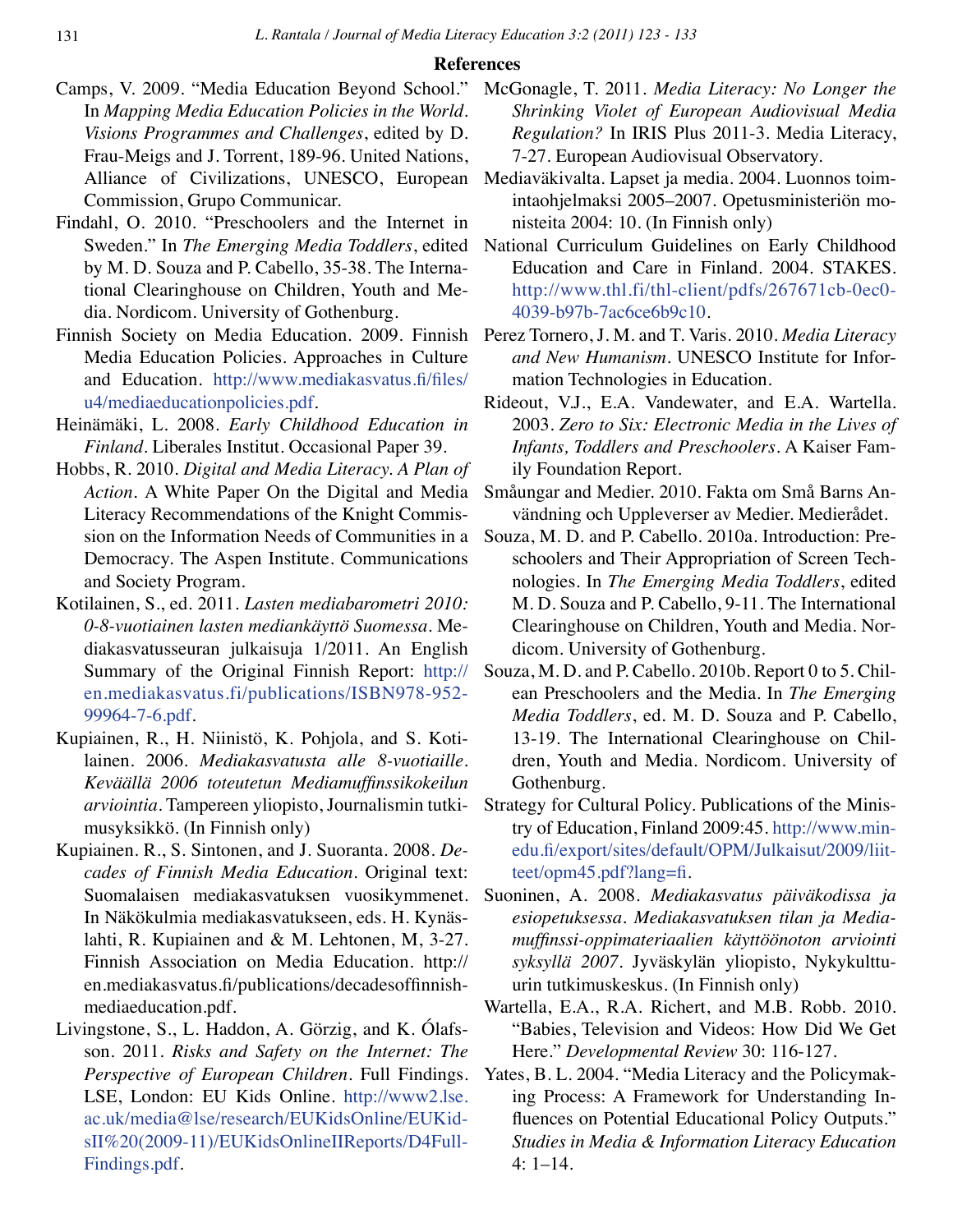### **Appendix A**

# **Nine Areas of the Children and Media Program, circa 2004**

# **1. Legislation Related to Audiovisual Programs that Violate Criminal Law**

Finnish criminal law includes regulation related to the distribution of cruel violence or obscenity with children or animals in films as well as illegal distribution of films to minors.

*Areas of development*

- The hotline network. A service in the EU countries that people can use in order to report illegal content in the Internet. The national hotlines forward the reports to local police, service provides or a hotline in some other country to handle.
- The regulation of the pornographic film market together with the police and the Finnish Board of Film Classification (FNBF).

# **2. Legislation Related to Protecting Minors from Harmful Audiovisual Content**

According to the Act on the Classification of Audiovisual Programs (2001), it is illegal to show on screen or otherwise distribute audiovisual programs to minors before the FNBF has approved the distribution. The FNBF would classify an age limit of 7, 11, 13, 15 or 18 for the program. These provisions do not relate to programs in television, but they do include on-demand services. With respect to video and computer games a pan-European game classification system PEGI had been applied.

 *Areas of development* 

- Promoting the development of the PEGI system
- Involvement in European and international co-operation (e.g. UNESCO)
- Clarifying the necessity of a possible legislative reform due to changes in the distribution channels of audiovisual programs
- Examining the possibility of reforming the duties of the FNBF in relation to the protection of minors in the changing media environment. The new duties would include measures related to media education, research and distribution of information. The duties of the Finnish Communication Regulatory Authority in relation to the protection of minors in television broadcasting would be transferred to the FNBF, whose new name will be the Media Content Centre.

# **3. Research and Distribution of Information**

The legislation for protecting minors as well as other themes related to the field were poorly known by the Finnish people.

# *Areas of development*

- Raising awareness in relation to harmful media content
- Promoting networking in the area
- Building a children and media web-portal
- A Children and Media forum be organized once a year in order to improve co-operation within the sector
- Supporting research related to children's media usage and harmful effects
- Involving with the European programs in the area of safe Internet use

# **4. New Aspects of Media Education**

Media education has been developed in the Finnish school system since the 1970s when the so called mass media education model was introduced. In the present national curriculum for elementary school from year 2004 there is a thematic entity called communication and media skills. With respect to implementing media education in school practices, development in the upper secondary school was the most prominent

# *Areas of development*

Teacher education

- Media education in early childhood education and care
- Media education as a content area in morning and afternoon activities in schools
- Civic organizations and universities as key actors in the field
- A variety of other potential actors implementing media education such as youth workers, libraries, public service television, regional film centers and culture services targeted to children.
- An institute for media education research
- An advisory board for media education under the Ministry of Education and Culture